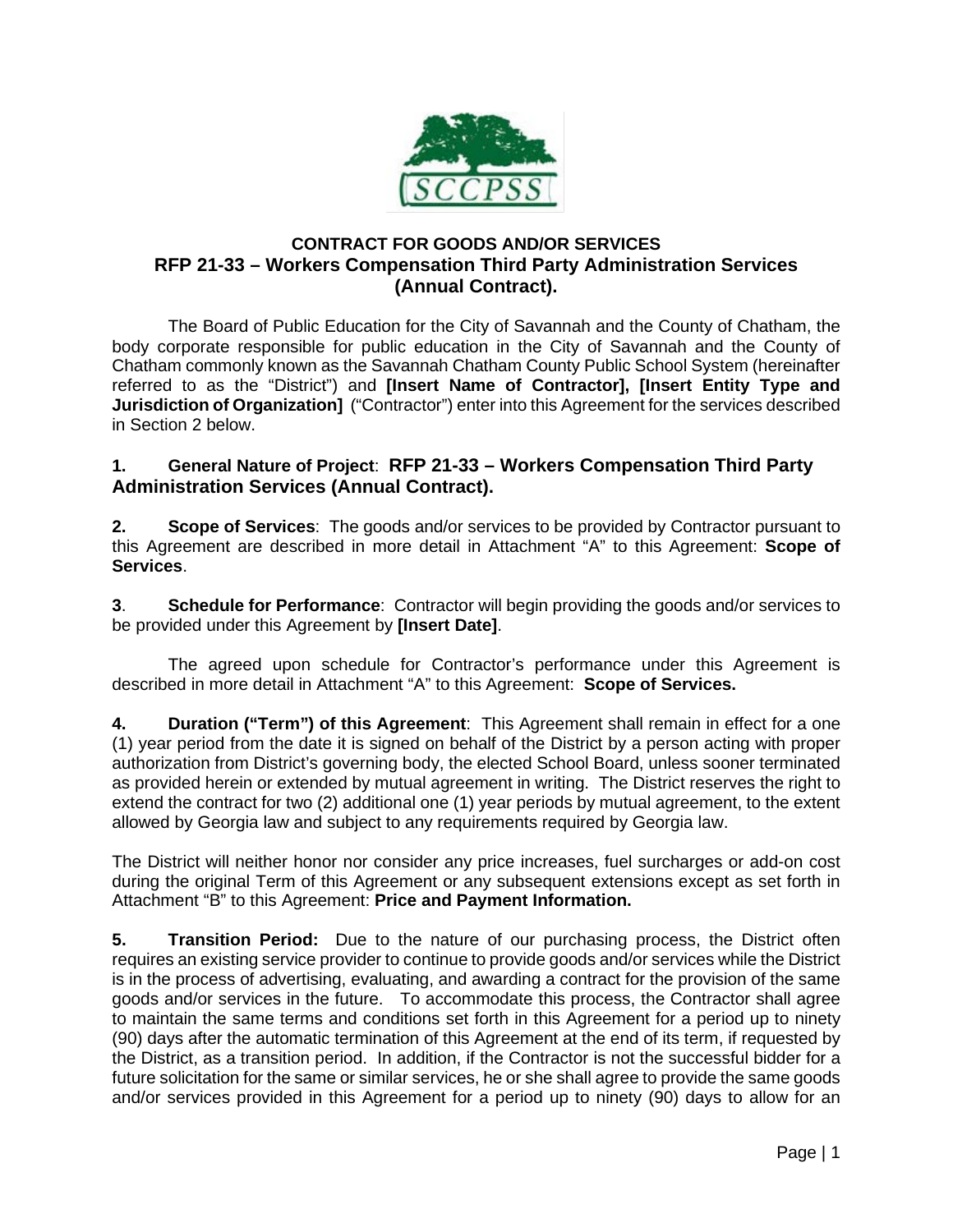orderly transition to the new provider. The District and the Contractor may mutually agree to a longer transition period.

**6. Compensation to Contractor:** The terms related to the price of the goods and/or services to be provided under this Agreement and the terms of payment to the Contractor are described in more detail in Attachment "B" to this Agreement: **Price and Payment Information.** 

**7**. **Invoice Procedure and Time and Manner of Payment**: The Contractor shall submit monthly invoices to the District requesting payment for goods and/or services provided during each calendar month. Invoices should be submitted to both Accounts Payable Department and the end user placing the order.

### **All ORIGINAL INVOICES should be mailed to:**

Savannah-Chatham Co. Board of Public Education ATTN: ACCOUNTS PAYABLE 208 Bull Street, Room 121 Savannah, GA 31401 Email: apinvoices@sccpss.com

### **Please forward a COPY of all invoices to:**

The end-user placing the order at their respective sites or locations.

Invoices should be submitted with the following information and/or documentation:

- 1. Purchase Order Number
- 2. Project Name –**Workers Compensation Third Party Administration Services (Annual Contract).**
- 3. Site Description
- 4. Description of Work
- 5. Solicitation Number **RFP 21-33**

Contractor's provision of this information and/or documentation is a condition to payment by the District to Contractor. If this information and/or documentation is not provided, then the District may demand that the required documentation be provided and may withhold payment until the requested documentation is provided. If Contractor cannot provide the requested documentation for any invoice or portion of an invoice to the District's satisfaction within thirty (30) days of the District's request for documentation, then Contractor will not be entitled to any payment for the undocumented invoice or the undocumented portion of that invoice.

Upon determining that an invoice is properly payable to Contractor, the District shall pay Contractor by check, electronic funds transfer, or credit card within forty (40) days. To the extent Contractor owes the District money in connection with this Agreement or another contract, then the District may also pay invoices submitted by Contractor pursuant to this Agreement by offset or recoupment. If the District pays all or part of an invoice by offset or recoupment, it will provide Contractor with a statement showing how it credited amounts owed by Contractor to the District against that invoice and will provide Contractor with a statement showing Contractor's remaining debt, if any, to the District within thirty (30) days of applying the credit.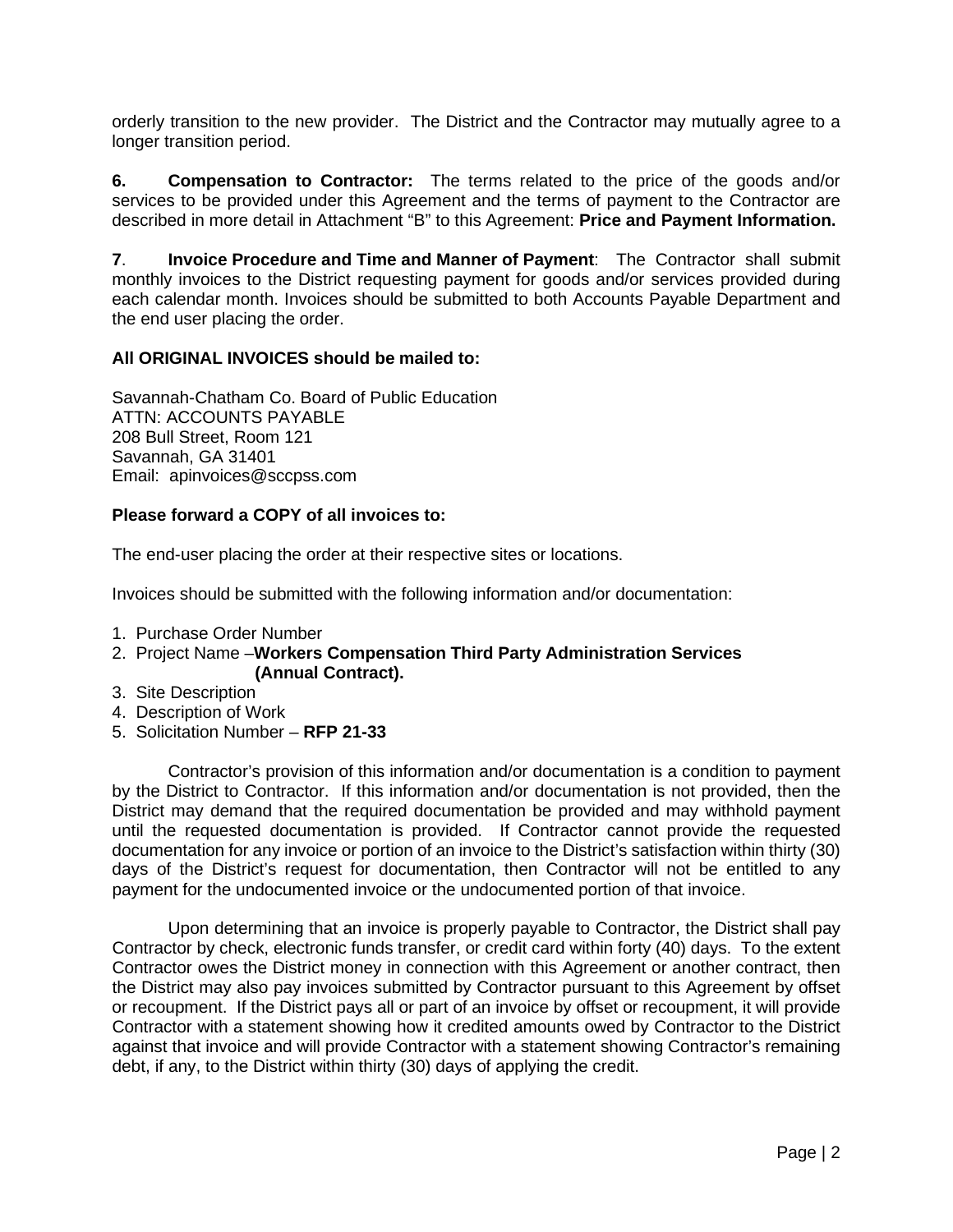**8. Reimbursable Expenses**: Unless stated in Attachment "B" Price and Payment Information, all prices include expenses. To the extent Attachment "B" Price and Payment Information expressly allows for the reimbursement of certain expenses, reimbursable expenses incurred by the Contractor and Contractor's employees and subcontractors must be preapproved by the District and will be invoiced at cost. Reimbursable expenses must comply with all Georgia Department of Education regulations in force during the Term of this Agreement, even if those regulations change during the term of this Agreement.

**9. Taxes.** Contractor will timely pay all taxes lawfully imposed upon Contractor with respect to this Agreement. The District makes no representation whatsoever regarding any tax liability of Contractor, nor regarding any exemption from tax liability related to this Agreement.

**10. Delays and Extension of Time.** If the Contractor is delayed at any time in the progress of providing goods and/or services by an act or neglect of the District, or by changes ordered in the work, or by labor disputes, strikes, insurrections, fire, acts of God; suspension of operations or disruption of supply chains caused by COVID-19 or another pandemic or epidemic, unusual but well documented and excusable delays in performance, or other causes beyond the Contractor's control, or by delay authorized by the District, then the contract Term of service may be extended by a contract amendment for such reasonable time as the District and the Contractor may agree.

**11. Supervision of Contractor Personnel.** The Contractor must supply all necessary and sufficient supervision over the work that is being performed and will be held solely responsible for the conduct and performance of his employees or agents involved in work under the Agreement.

**12. Contractor Personnel.** Contractor's staff is expected to present a professional appearance. All personnel of the Contractor will be neat, well groomed, properly uniformed in industry standard uniforms and are expected to conduct themselves at all times in a responsible and courteous manner while performing any work under this Agreement and/or whenever they are on District property. The following code of conduct will be adhered to by the Contractor, his agent(s) and/or his employees. If Contractor fails to ensure that its employees or other agents comply with these requirements, then Contractor may be terminated for cause under this Agreement:

A. All employees of the Contractor shall wear a recognizable uniform. No hats will be worn inside the building. All of Contractor's employees and agents performing work must carry a government-issued photo ID. Contractor's employees and agents will present ID to District Staff upon request. This provision will be strictly enforced.

B. The use of tobacco or tobacco products on Board property is prohibited by State law.

C. The Contractor will not be permitted to utilize Day Labor or Temporary Workers to provide any services at any District facility. This includes any employees or agents that are hired prior to contract award. Failure to comply with this requirement could result in immediate termination of contract with the Contractor liable for any breach, including liquidated damages for delay damages and/or forfeiture of Performance Bond.

D. The Contractor or employees or agents of the Contractor are not permitted to play loud music, to make unnecessary noises, or to use vulgar or inappropriate language that causes offense to others.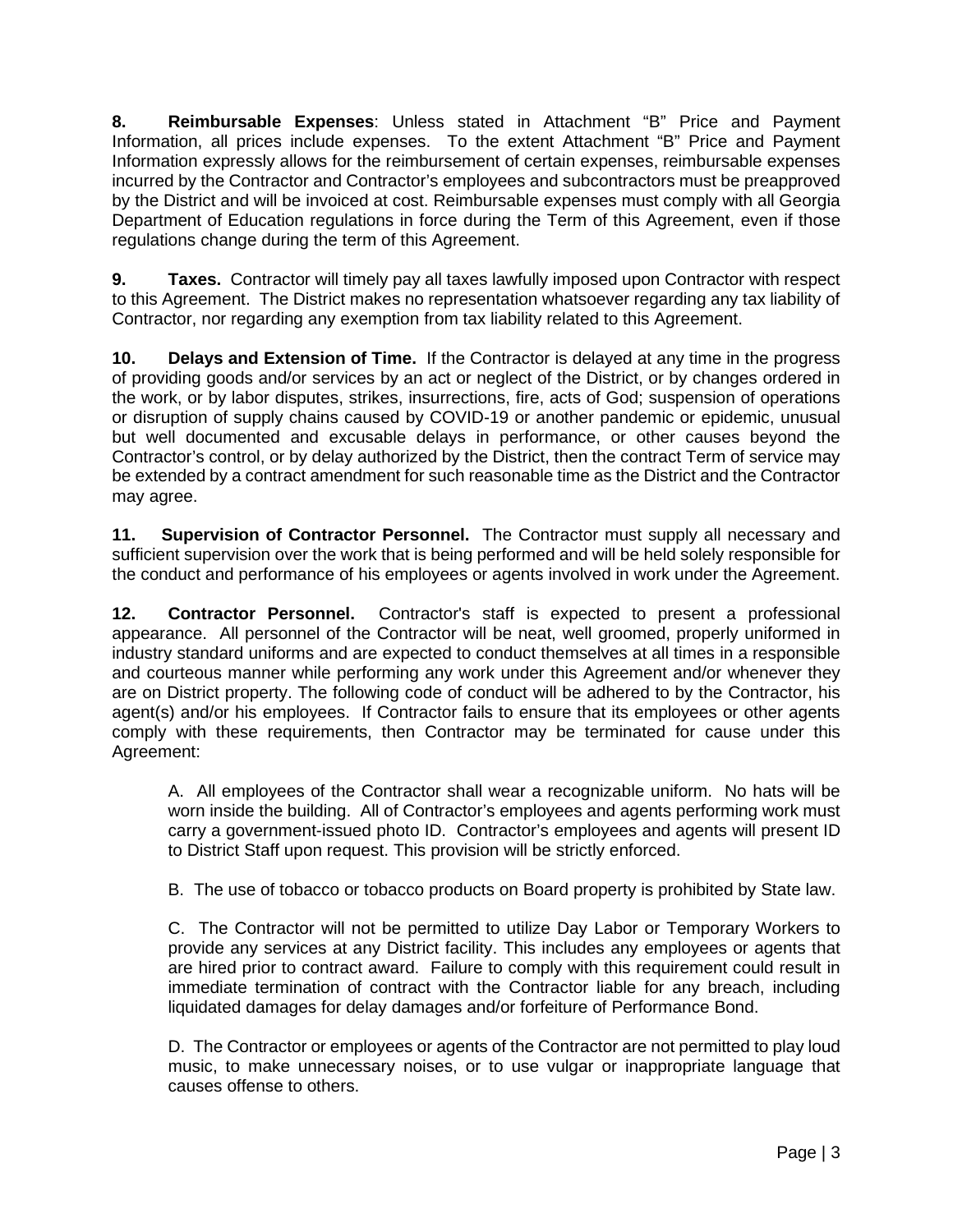E. The employment of unauthorized or illegal aliens by the Contractor is considered a violation of Section 247A (e) of the Immigration and Naturalization Act. If the Contractor knowingly employs unauthorized aliens, such a violation shall also be cause for termination of this Agreement.

F. Possession of firearms will not be tolerated on Board property. No person who has a firearm in their vehicle will be permitted to park on District property. Any employee of the Contractor found in violation of this policy will be immediately asked to leave, and will not be allowed to return to perform further work without the consent of the District.

G. The Contractor certifies that he/she will not engage in the unlawful manufacture, sale distribution, dispensation, possession, or use of a controlled substance or drug during the performance of the contract and that a drug-free workplace will be provided for the Contractor's employees or agents during the performance of the contract. The Contractor also certifies that he will secure from any subcontractor who works on the contract, written certification of the same drug free workplace requirements. False certification or violation by failing to carry out requirements of O.C.G.A. § 50-24-3 may cause suspension, termination of contract, or debarment of such bidder.

Please Note: If any employee or agent of the Contractor or Sub-contractor is found to have brought a firearm on District property, the Contractor or Sub-contractor shall prohibit them from continuing to perform any work on District property. If the Contractor or Sub-contractor fails to do so, then the District may terminate this Agreement for cause as set forth below.

**13. Occupational Safety and Health Acts.** Contractor(s) who perform any work under this contract shall fully comply with the provisions of the Federal Occupational Safety and Health Act of 1970 and any amendments thereto and regulations pursuant to the act. Any Contractor who fails to do so may be terminated for cause as set forth below.

**14. Audits by The District and Correction of Accounts**: During the term of this Agreement and for a period of six (6) years following the termination of this Agreement, the District may begin an audit of Contractor's provision of goods and/or services under this Agreement. Contractor agrees to retain and make available for inspection all of its records pertaining to its performance of this Agreement, including billing records and any banking records that may reflect proceeds from any transactions with the District, during the term of this Agreement and for at least six (6) years following the termination of this Agreement. If Contractor receives notice that The District is auditing its performance under this Agreement or litigation results from this Agreement, then Contractor agrees to retain and make available for inspection all of its records pertaining to its performance of this Agreement, including billing records and any banking records that may reflect proceeds from any transactions with the District, for an additional three (3) years following the conclusion of the audit or the entry of a final judgment in any such litigation and the final resolution of any possible appeals of a final judgment in any such litigation.

If the District determines as result of its audit, that Contractor has failed to satisfy the invoicing or documentation requirements of this Agreement, has improperly billed the District for goods and/or services that were not actually provided, or has overcharged the District for goods and/or services that were actually provided by Contractor, then Contractor shall repay the District, without interest, for any improper payments or overpayments made by the District to Contractor within thirty (30) days of a written demand by the District. If Contractor fails to repay the District for any improper payments or overpayments within thirty (30) days of the District's written demand, then Contractor will owe the District interest accrued daily at the rate of 7.0% per annum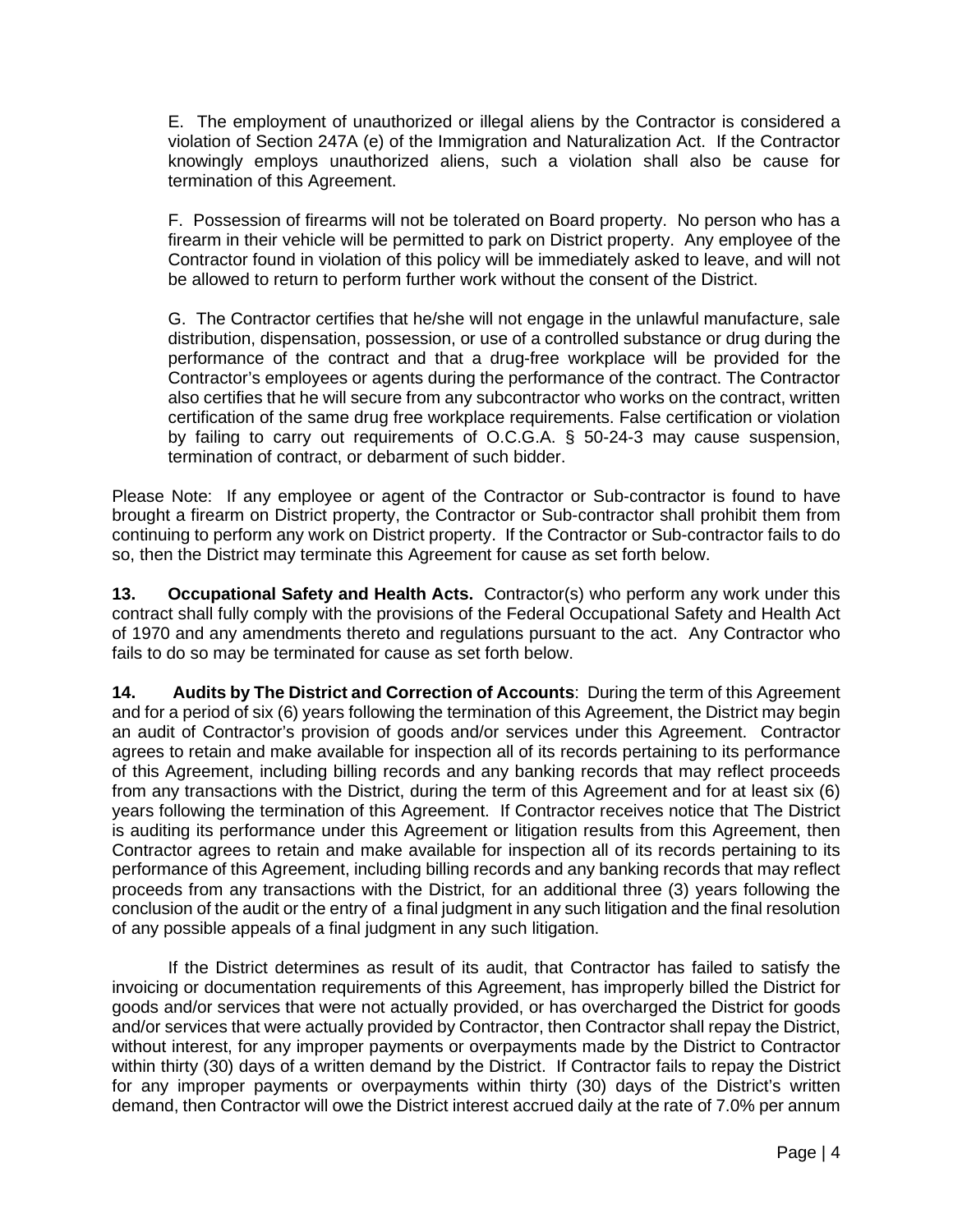from the date of the District's written demand until the improper payment and/or overpayment is repaid in full by Contractor. Conversely, if an audit initiated by the District reveals that the District owes additional compensation to Contractor pursuant to the terms of this Agreement, then the District will pay the additional compensation to Contractor, without interest, within thirty (30) days of the completion of its audit. If the District fails to pay Contractor for any additional compensation owed under this Agreement within thirty (30) days after completion of its audit, then the District will pay Contractor interest on the additional compensation accrued daily at the rate of 7.0% per annum from the date of the completion of the District's audit.

**15. Proprietary Information**: It is understood and acknowledged that the District may provide to Contractor information which is proprietary, confidential, and/or trade secret including, but not limited to proprietary, confidential, and/or trade secret information of District students, teachers, staff, or other vendors doing business with the District. Contractor agrees to maintain the confidentiality of such information propriety, confidential, and trade secret information during the term of this Agreement and following the termination of this Agreement for so long as such information remains proprietary, confidential, and/or trade secret to the extent that it does not violate the Georgia Open Records Act or any other federal, state, or local laws. All materials containing such proprietary, confidential, and trade secret information shall be returned to the District at the Termination of this Agreement. The Contractor further agrees to handle any student information in compliance with the Federal Education Rights and Privacy Act, commonly known as "FERPA," codified at 20 U.S.C. § 1232g.

**16. Insurance**: The Contractor shall procure and maintain throughout the term of this Agreement the following insurance limits and coverage and shall, upon executing this Agreement, provide the District a certificate(s) of insurance evidencing the same, showing that the "Board of Public Education for the City of Savannah and the County of Chatham, the body corporate responsible for public education in the City of Savannah and the County of Chatham commonly known as the Savannah Chatham County Public School System ("SCCPSS") and all of its elected school board members, administrators, officers, employees, agents, attorneys, heirs, successors, and assigns," are listed as additional named insureds on all insurance policies except for Contractor's workers' compensation and professional liability policies. The policies of insurance shall be primary and written on forms acceptable to the Board and placed with insurance carriers approved and licensed by the Insurance Department in the State of Georgia and meet minimum financial A.M. Best & Company rating of no less than A:8. Further the contractor will provide copies of all insurance policies required thereunder. No changes are to be made to these specifications without prior written specific approval by the Board.

**A. Commercial General Liability Insurance,** including Bodily Injury, Property Damage, Personal Injury, Blanket Contractual and Broad Form Property Damage Coverage including Products and Completed Operations, and XCU exposure with combined single limits of not less than \$1,000,000 per occurrence, \$2,000,000 aggregate.

**B**. **Commercial Automobile Liability Insurance,** including owned, non-owned, leased and hired motor vehicle coverage with limits not less than \$1,000,000 combined single limit per occurrence for bodily injury and property damage.

**C. Worker's Compensation Insurance** Statutory limits in accordance with O.C.G.A.34-9-120 et. seq

**E. Professional liability Insurance** for the professional services provided by Offeror with limits not less than \$1,000,000 per occurrence, \$2,000,000 aggregate.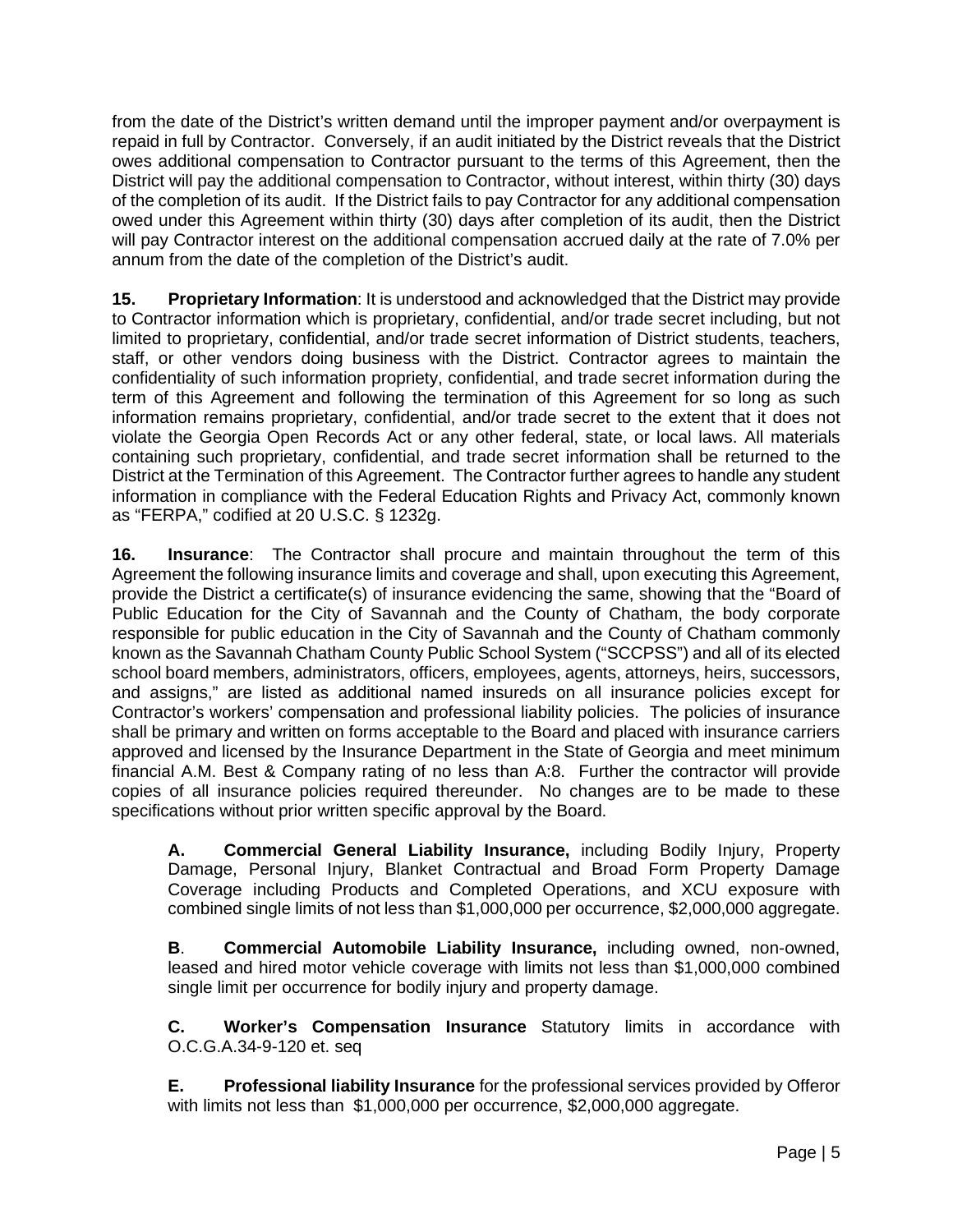**Any deductibles and self-insurance retention may not be greater than \$25,000**. A bidder may satisfy the commercial automobile liability insurance policy requirement by having a commercial general liability that includes automobile coverage with limits equal to those required of a separate commercial automobile liability insurance policy. If a bidder cannot obtain automobile liability insurance because it does not own any vehicles of its own, it can satisfy the auto insurance coverage by having a non-owned and hired motor vehicle coverage endorsement for its commercial general liability insurance policy.

**17. Indemnification**: The Contractor, as well as its successors and assigns, shall indemnify, hold harmless, insure, and defend, the District and all of its elected school board members, administrators, officers, employees, agents, attorneys, successors, heirs, and assigns, (collectively the "Indemnitees") from and against any liability or claims for any damages, losses, or expenses for personal injury (including death) or property damage, including attorney's fees and expenses of litigation, to the extent caused by or resulting from the negligence, recklessness, or intentionally wrongful conduct of Contractor or other persons employed or utilized by the Contractor in the performance of this Agreement. It is not the intent of this provision to require Contractor to indemnify, hold harmless, insure, and defend Indemnitees from and against any liability or claims damages, losses, or expenses for personal injury (including death) or property damage, including attorney's fees and expenses of litigation, caused solely by or resulting solely from the negligence, recklessness, or intentionally wrongful conduct of the Indemnitees.

The parties do not intend for this indemnity provision to limit either party's remedies against the other for breach of contract, and this provision does not intend for this indemnification provision to require the Contractor to indemnify the District for claims for attorney's fees and expenses of litigation asserted by the District against the Contractor for the Contractor's alleged breach or default under the terms of this Contract, unless the Contractor is determined by a court of competent jurisdiction to be liable to the District and the District's recovery of attorney's fees and litigation expenses is otherwise permitted by applicable law.

**18. Indemnification for Suits or Claims for Intellectual Property Infringement**. The Contractor shall indemnify and hold the Owner harmless from any suits or claims of infringement of any patent rights, trademarks or copyrights arising out of any patented, trademarked, or copyrighted materials, methods, or systems used by the Contractor.

**19. Warranty.** A standard manufacturer warranty shall apply to all goods, equipment, parts, and supplies provided under this Agreement. The Contractor will guarantee that all labor, products provided are free of material defects and/or workmanship for a minimum period of twelve (12) months from the date of acceptance. Any extended warranties offered after the standard manufacturer's warranty shall be stated in bid submittal and any cost associated therewith shall be clearly stated in the bid documents.

If, during the warranty and/or extended warranty period, such faults develop, the Contractor agrees to immediately replace the unit or the part affected without any additional cost to the District. All equipment provided will be "new". Factory seconds, discontinued, remanufactured, re-built, used and or surplus equipment will not be accepted. The contractor must provide a copy of the manufacturer warranty to the District upon delivery, installation, and acceptance of the commodity or service.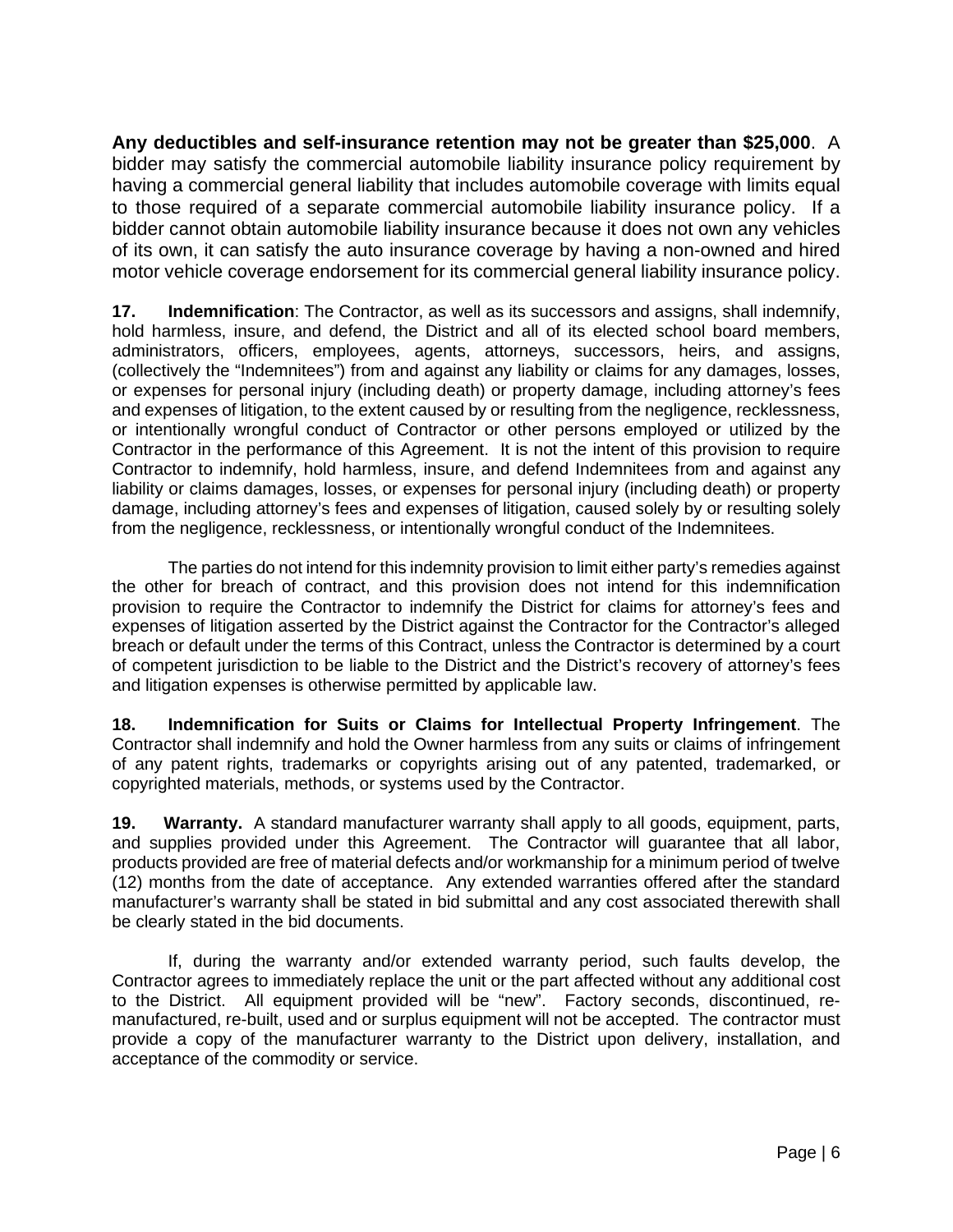**20**. **Breach of Contract and Cure:** If either party breaches any of the covenants, promises, agreements, representations, and warranties provided by this Agreement, then the non-breaching party shall provide written notice of the breach to the address provided below for written notices under this Agreement by hand-delivery, U.S. Mail, commercial delivery service, such as Fed Ex or UPS, or fax, identifying the nature of the breach and providing the breaching party with ten (10) days from the delivery of the written notice to cure the breach. If the breaching party fails to cure the breach within ten (10) days of the delivery of the written notice of the breach, then the nonbreaching party may terminate this contract for cause as set forth below and pursue any and all remedies for the breach available at law.

If the District notifies Contractor that it is in breach of this Agreement, then the District may withhold all future payments to Contractor until any dispute regarding the breach of contract is resolved by the mutual, written agreement of the parties or by the entry of a final judgment by a court of law of competent subject matter jurisdiction and the resolution of any possible appeals from any such judgment. If the District withholds any payments to Contractor pursuant to this paragraph, then the District shall not be required to pay Contractor any amounts ultimately determined to be owed by the District to Contractor under this Agreement until any breach of contract dispute is resolved by the mutual, written agreement of the parties or by the entry of a final judgment by a court of law of competent subject matter jurisdiction and the resolution of any possible appeals from such judgment. Contractor further agrees that it may not charge interest on any payments withheld by the District pursuant to this paragraph until the breach of contract is resolved by the mutual, written agreement of the parties or by the entry of a final judgment by a court of law of competent subject matter jurisdiction and the resolution of any possible appeals from such judgment

**21. Automatic Termination Upon the Conclusion of the Term of this Agreement:** Unless extended by the mutual written consent of the parties, this Agreement will terminate automatically upon the expiration of the Agreement at the end of the Agreement's Term as set forth in Section 4 above. Following the termination of this Agreement under this Section, the Parties' duties to one another shall cease except for those obligations that shall survive the termination of this Agreement, including, but not limited to, the District's payment obligations for goods and/or services accepted by the District before the date of termination and the Contractor's duties to insure and/or indemnify the District and to cooperate with any audit. Automatic termination of this Agreement pursuant to this Section shall not limit either of the parties' remedies for any breach of this Agreement.

**22**. **Termination for Convenience by The District**: The District may terminate this Agreement for convenience, for any reason or no reason at all, on fourteen (14) days advance written notice to Contractor. This advance written notice shall be deemed to have been given on the date the notice is sent by the District to the address for written notices provided below by hand delivery, U.S. Mail, commercial delivery service, such as Fed Ex or UPS, or fax. If this Agreement is so terminated, then the District shall only pay Contractor for goods and/or services provided by Contractor and accepted by the District up to, through, and including the date of termination. Following the termination of this Agreement under this Section, the parties' duties to one another shall cease except for those obligations that shall survive the termination of this Agreement, including, but not limited to, the District's payment obligations for goods and/or services accepted by the District before the date of termination, and the Contractor's duties to insure and/or indemnify the District and to cooperate with any audit. Termination of this Agreement pursuant to this Section shall not limit either of the parties' remedies for any breach of this Agreement.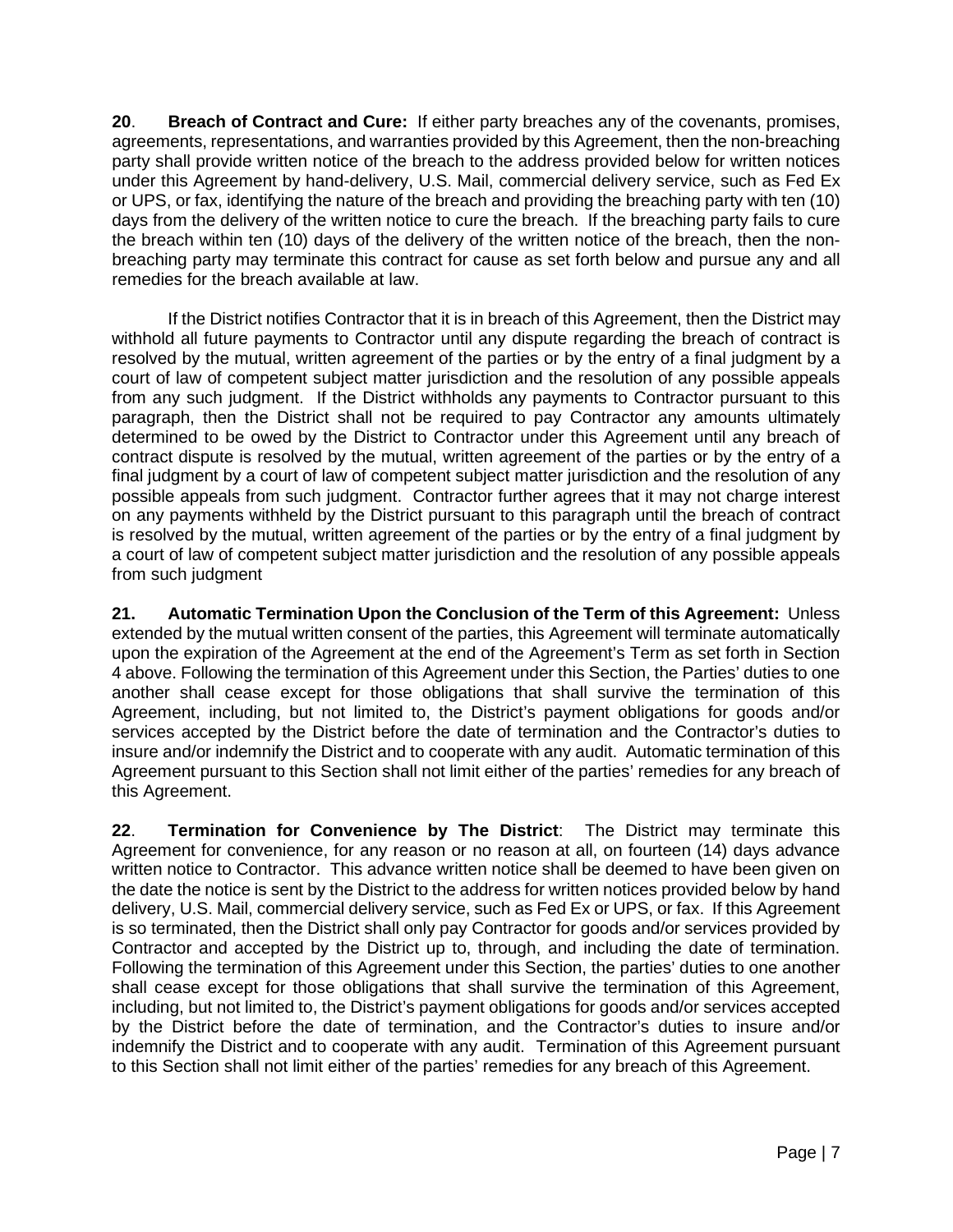**23. Fiscal Funding.** Notwithstanding any other provision of this agreement, the parties hereto agree that the charges hereunder are payable to the Contractor by the District solely from appropriations received by District. In the event such appropriations are determined by the Chief Financial Officer/Comptroller of the District to no longer exist or to be insufficient with respect to the charges payable hereunder, this Agreement shall immediately terminate without further obligation to the District upon notice that such appropriations no longer exist and are insufficient.

If this Agreement is so terminated, then the District shall only pay Contractor for goods and/or services provided by Contractor and accepted by the District up to, through, and including the date of termination. Following the termination of this Agreement under this Section, the parties' duties to one another shall cease except for those obligations that shall survive the termination of this Agreement, including, but not limited to, the District's payment obligations for goods and/or services accepted by the District before the date of termination, and the Contractor's duties to insure and/or indemnify the District and to cooperate with any audit. Termination of this Agreement pursuant to this Section shall not limit either of the parties' remedies for any breach of this Agreement.

**24. Termination for Cause by The District**: The District may immediately terminate this Agreement for cause for any of the following reasons:

**A.** Contractor has breached the terms of this Agreement and has failed to cure the default within ten (10) days of the delivery of the written notice of default as provided in this Agreement;

**B.** Contractor, or any of its directors, officers, employees, agents, subcontractors, or any other persons employed or utilized by the Contractor in the performance of this Agreement, have engaged in or expressed an intent to engage in conduct that the District considers to pose an undue risk of causing personal injury to any person or property damage to any property;

**C.** Contractor, or any of its directors, officers, employees, agents, subcontractors, or any other persons employed or utilized by the Contractor in the performance of this Agreement, is charged with a federal, state, or local crime (even if the allegations are ultimately proven to be untrue) or is convicted of a federal, state, or local crime, other than a misdemeanor traffic violation;

**D.** Contractor, or any of its directors, officers, employees, agents, subcontractors, or any other persons employed or utilized by the Contractor in the performance of this Agreement, is alleged to have committed professional malpractice or violated any professional code of conduct applicable to Contractor (even if the allegations are ultimately proven to be untrue) or has been determined by a court of law, professional association, or government agency, to have committed professional malpractice or violated a professional code of conduct applicable to Contractor; or

**E.** Contractor, or any of its directors, officers, employees, agents, subcontractors, or any other persons employed or utilized by the Contractor in the performance of this Agreement, is alleged to have to have engaged in the sexual harassment or sexual abuse of any person or alleged to have violated any federal, state, or local employment laws (even if such allegations are ultimately proven to be untrue) or is determined by a court of law or government agency to have actually engaged in sexual harassment or sexual abuse or to have actually violated a federal, state, or local employment law. For the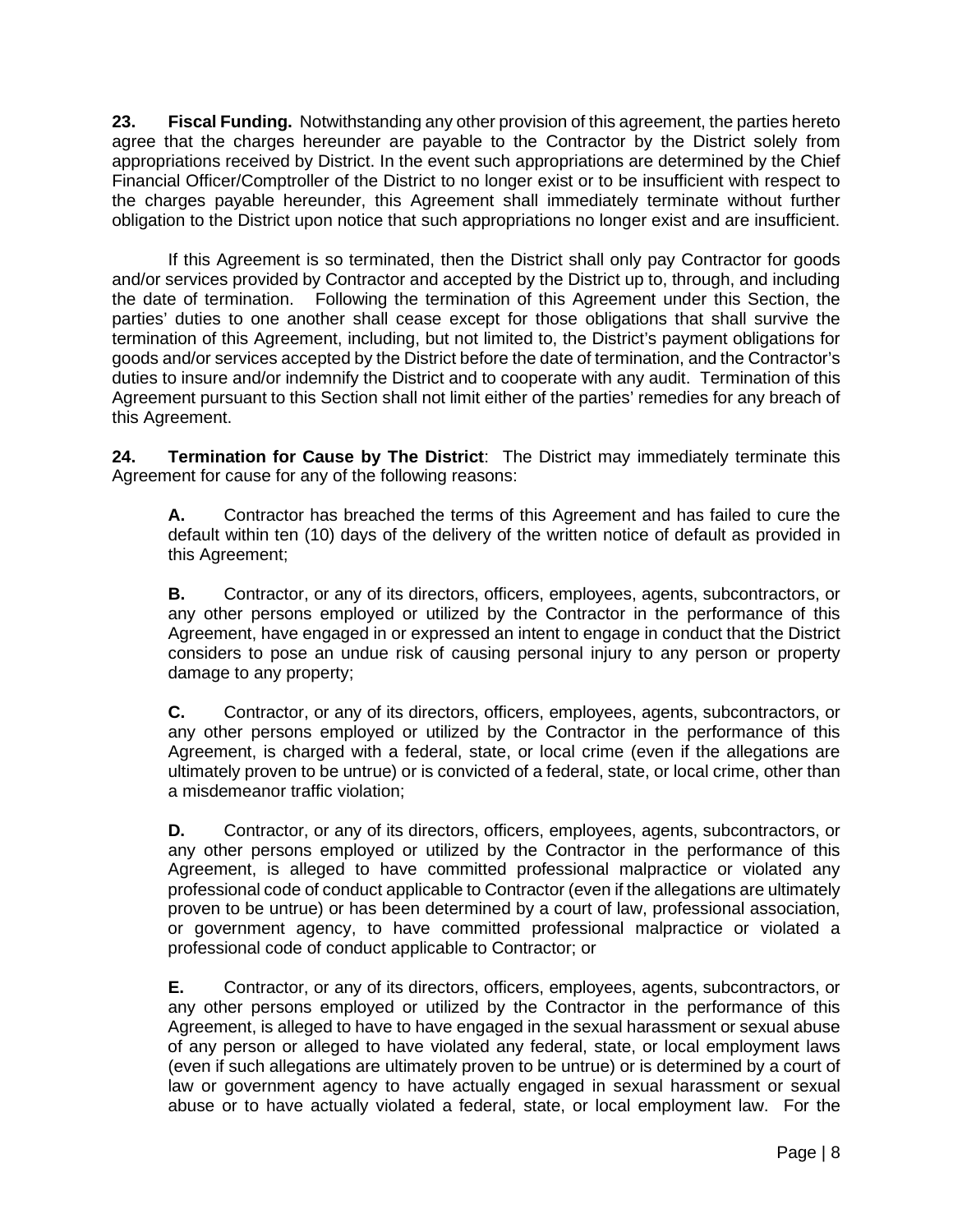purposes of this Agreement, sexual harassment shall be defined as: "Unwelcome sexual advances, requests for sexual favors, and all other verbal or physical conduct of a sexual or otherwise offensive nature, especially when 1) submission to such conduct is made either explicitly or implicitly a term or condition of employment; 2) submission to or rejection of such conduct is used as the basis for decisions affecting an individual's employment; or 3) such conduct has the purpose or effect of creating an intimidating, hostile, or offensive working environment."

Termination for cause shall be effective immediately on the date the District sends a written notice of termination for cause to Contractor by hand delivery, U.S. Mail, commercial delivery service, such as Fed Ex or UPS, fax, or email to Contractor to the address for written notices provided below.

If this Agreement is terminated for cause pursuant to this Section, then the District shall pay Contractor for goods and/or services provided by Contractor and accepted by the District up to, through, and including the date of termination, unless the District indicates its intent to withhold payment to the Contractor because the District contends that the Contractor owes the District money under this Agreement or for any other reason.

Following the termination of this Agreement under this Section, the parties' duties to one another shall cease except for those obligations that shall survive the termination of this Agreement, including, but not limited to, the District's payment obligations for goods and/or services accepted by the District before termination and the Contractor's duties to indemnify the District and to cooperate with any audit. Termination of this Agreement pursuant to this Section shall not limit either of the parties' remedies for any breach of this Agreement.

**25. Effect of Later Determination.** In the event the parties agree or a court of competent jurisdiction determines (or the parties agree to settle with a consent determination) that a default is wrongful or not the fault of the Contractor, the termination shall be considered to be a Termination for Convenience and the sole remedy available to the Contractor shall be the contractual treatment of the termination as termination for convenience pursuant to Section 22.0 above and without any other damages or relief.

**26. Transfer of Project Records Following Termination**: Following the termination of this Agreement for any reason, Contractor, without additional compensation, will provide any and all records relating to the goods and/or services provided by Contractor pursuant to this Agreement to the District and any other vendors that the District may engage to provide the same or similar goods and/or services in the future. Without additional compensation, Contractor shall in good faith cooperate with the District and any other vendors that the District may engage to ensure a smooth transition from Contractor to another vendor and to minimize any disruption in the provision of goods and/or services provided by Contractor to the District.

**27. Survival of Obligations after Termination:** Upon the termination of this Agreement for any reason, the Parties' duties to one another under this Agreement will cease except to the extent that this Agreement, Georgia law, or Federal law expressly provides that one party has an obligation to the other that shall continue beyond the termination of this Agreement. The Parties agree that the following obligations shall survive the termination of this Agreement: Any express or implied warranties provided by Contractor with respect to the goods and/or services provided under this Agreement; Contractor's duties to keep proprietary, confidential, and trade-secret information proprietary, confidential, and trade-secret; Contractor's duties to retain records related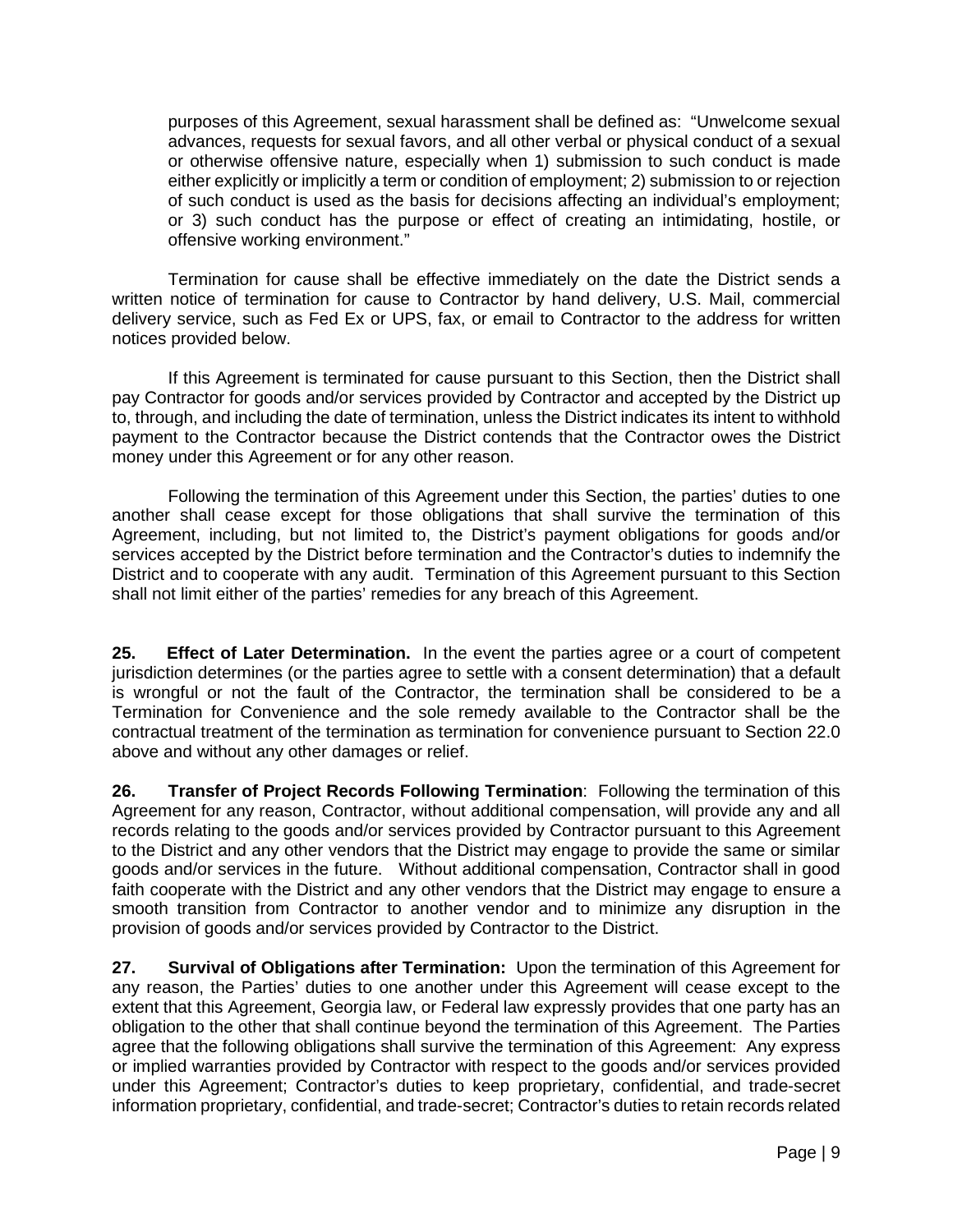to its performance of this Agreement for a period of six (6) years post termination; Contractor's duties to assist the District in answering any open records acts requests; Contractor's duties to provide and/or make available its records related to its performance of this Agreement to the District or any other party that The District directs Contractor to provide records to, including, but not limited to, the District's auditors; Contractor's duties to help transition the provision of the goods and/or services provided by Contractor to another vendor hired by the District to provide the same or similar goods and/or services; Contractor's duties to provide supporting documentation to invoices; Contractor's duties to repay the District for any improper charges or overcharges discovered by the District and/or its auditors; Contractor's duties to maintain the types of insurance provided by this Agreement and maintain the District and all of its boards, departments, and political subdivisions as well as all of their respective Commissioners, directors, officers, employees, agents, and attorneys, heirs, successors, and assigns, as additional named insureds on such policies; Contractor's duties to indemnify the District and the other Indemnitees identified in this Agreement; Contractor's duties to cure any breach of this Agreement and to remedy any breach of this Agreement; the District's duties to pay Contractor for goods and/or services actually provided by Contractor and properly documented and invoiced as required by this Agreement up to, through, and including the date of termination; and, the District's duty to cure any breach of its duties to Contractor under this Agreement and to remedy any breach of this Agreement.

**28. Assignability**: The Contractor shall not assign any interest in this Agreement and shall not transfer any interest in the same, whether by assignment or novation, without the prior written consent of the District.

**29. Entirety of the Agreement**: The terms and conditions of this Agreement and any of the attachments expressly incorporated by reference in this Agreement embody the entire agreement and understanding between the parties hereto, and there are no other agreements and understandings, oral or written, with reference to the subject matter hereof that are not merged herein and superseded hereby. No alteration, change or modification of the terms of the Agreement shall be valid unless made in a writing signed by both parties hereto and approved by the District's governing body, the elected School Board, or its designee pursuant to official board policy. Contractor acknowledges, that pursuant to the doctrine of sovereign immunity, any purported oral modification to this Agreement is unenforceable.

Each party acknowledges participation in the negotiations and drafting of this Agreement and any modifications thereto, and that, accordingly, this Agreement will not be construed more stringently against one party than against the other. Contractor acknowledges, that pursuant to the doctrine of sovereign immunity, purported oral modifications are unenforceable against the District.

**30. Waiver**: Any failure by the District to require strict compliance with any provision of this contract shall not be constructed as a waiver of such provision, and the District may subsequently require strict compliance at any time, notwithstanding any prior failure to do so.

**31**. **Governing Law**: This Agreement shall be deemed to be governed by and construed in accordance with the laws of the State of Georgia, with the exception of any of Georgia's choiceof-law rules that might result in the application of the law of another forum.

**32. Compliance with Laws**. Contractor agrees to comply with all applicable State and Federal laws and regulations, including, but not limited to, all state laws and regulations governing contracts with public school districts. In this regard, Contractor certifies its compliance with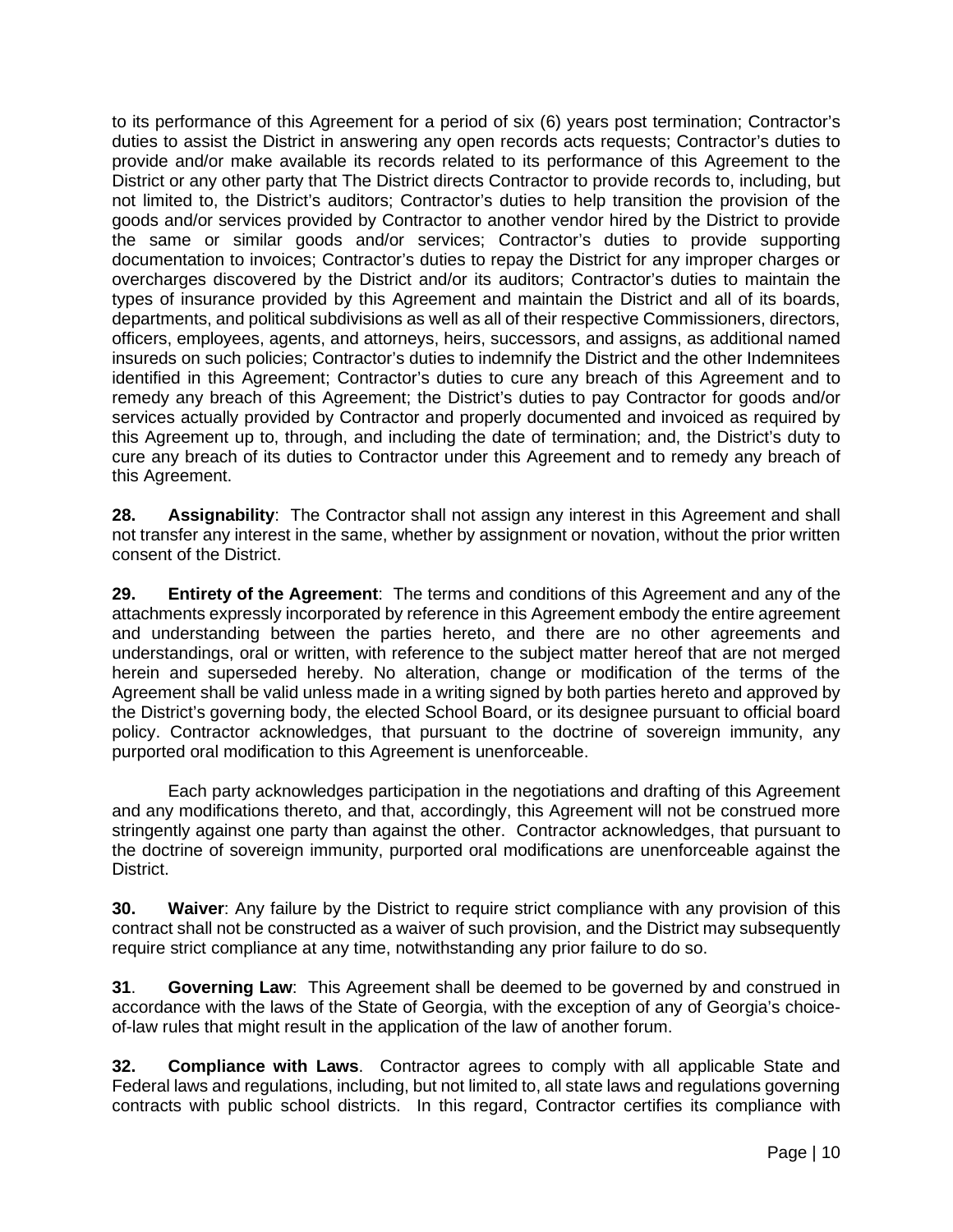Federal and State immigration laws. Contractor warrants that it has registered with and uses the federal work authorization program commonly known as "E-Verify." Contractor further agrees that it will execute any affidavits required by O.C.G.A. §13-10-91 and/or O.C.G.A. § 50-36-1. Contractor further warrants that it will not enter into any contract with a subcontractor or subcontractor that does not participate in a federal work authorization program. Contractor will require all subcontractors or subcontractors to provide Contractor with O.C.G.A. § 13-10-91 affidavits similar to the ones provided by Contractor to Owner as required by O.C.G.A. § 13-10- 91 (b) (3) & (4).

**33. Severability.** All of the provisions of this Agreement are separate and severable. If any provisions of this Agreement are held to be contrary to law or public policy or otherwise invalid or unenforceable, such invalidity or unenforceability shall not affect the validity or enforceability of the other portions hereof.

**34. Forum Selection, Jurisdiction, and Venue**: The parties agree that any lawsuit filed by either party to this Agreement related to or arising out of this Agreement or Contractor's performance of work under this Agreement must be brought in a Georgia court of competent subject matter jurisdiction located in Chatham County, Georgia, or in a Federal court of competent subject matter jurisdiction located in the Southern District of Georgia. Contractor agrees to submit to the personal jurisdiction of any such court and agrees that any such court shall be a proper venue for any lawsuit related to or arising out of this Agreement or Contractor's performance of work under this Agreement. Contractor agrees to waive in advance any defenses of lack of personal jurisdiction or improper venue in any such court.

**35**. **Limitation on the Scope of Services**: Contractor understands and agrees that the Scope of Services described in Section 2 of this Agreement and any attachments incorporated by reference is not a guarantee of a minimum amount of payment or profit or a guarantee of a specific amount of work to be performed by Contractor under this Agreement. The District, at its option, may elect to expand, reduce or delete the extent of each work element described in the Scope of Services and may terminate this Agreement early as provided above.

**36. Approval of the District's Governing Body, the Elected School Board, or its Designee**: Contractor agrees that no contract or claimed modification to a contract is enforceable against the District without the approval of the District's governing body, the elected School Board, or the elected School Board's designee by a formal policy of the elected School Board. The signature of the President of the elected School Board, the Superintendent, the Chief Financial Officer, or any other person purporting to act on behalf of the District is only binding on the District if that person's execution of this Agreement or a subsequent written modification of this Agreement has been authorized by the School Board and/or Board Policy. If it is subsequently determined that this Agreement or any claimed written modification to this Agreement was signed without proper authority from the District's governing body, the elected School Board, then the Contractor agrees that this Agreement or any claimed written modification of this Agreement shall be void and not constitute a binding contract or written modification on the District. Contractor agrees that it may have to repay any and all sums it may receive from the District pursuant to any alleged contract or alleged written modification of a contract that was not property authorized by the District's School Board.

**37. Written Notices**: Written notices required under this agreement should be made to the parties at the following mailing addresses, email addresses, or fax numbers:

**Notices to The District: Notices to Contractor:**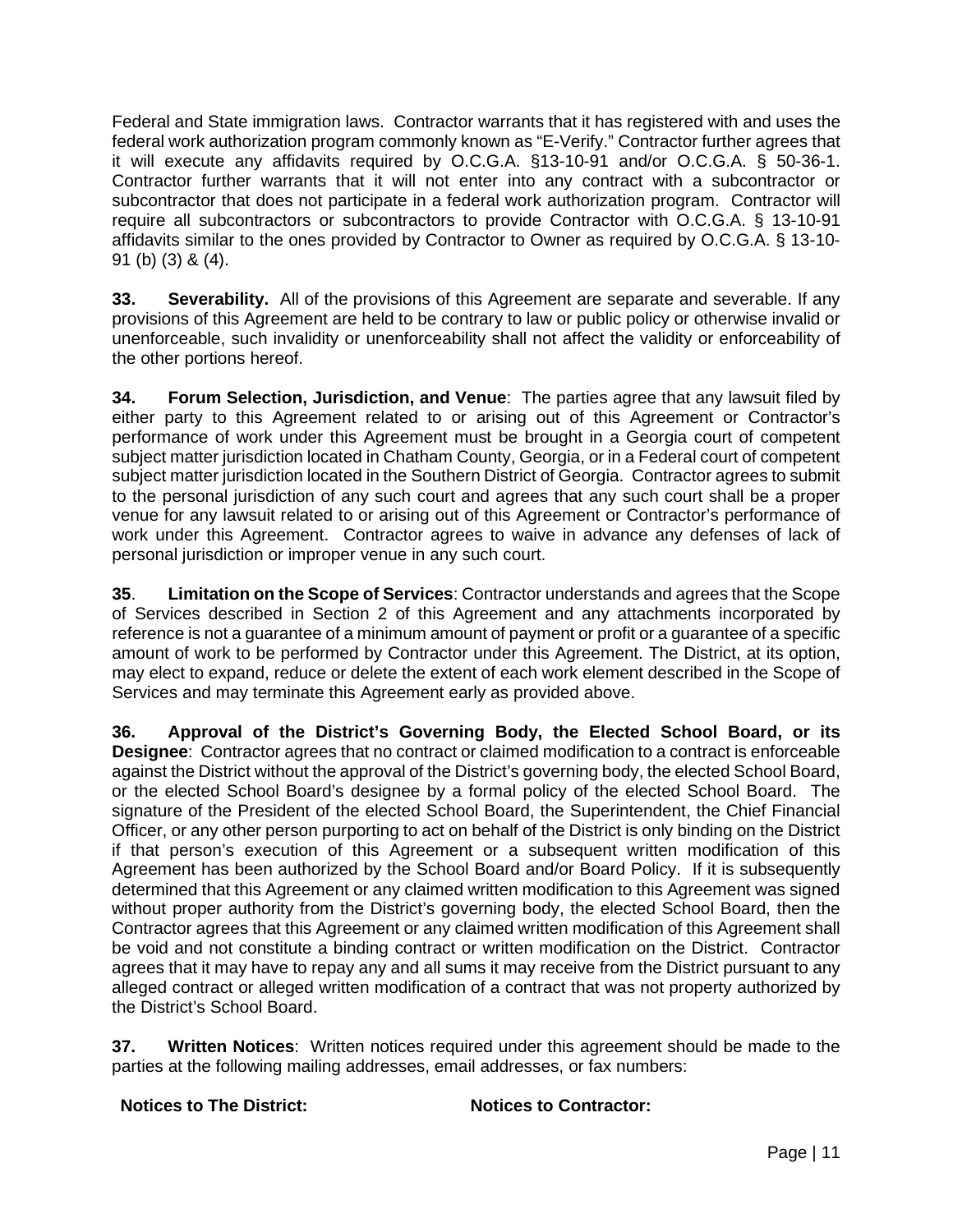**The Savannah Chatham County Public School System ATTN: Purchasing 208 Bull St., Room 213 Phone: (912) 395-5572 Fax: (912) 201-7648 Email: purchasing@sccpss.com**

**[Contractor's Name] ATTN: [Contractor's Primary Contact] [Contractor's Street Address] [Contractor's City, State, Zip] Email: [Contractor's Email] Phone: [Contractor's phone] Fax : [Contractor's Fax]**

**38. Interpretation in Connection with Solicitation.** This Agreement and the attached exhibits control over any inconsistent provisions set forth in the solicitation giving rise to this Agreement **RFP 21-33 – Workers Compensation Third Party Administration Services (Annual Contract),** or any response by Contractor. To the extent this Agreement the attached exhibits are silent on a topic, the provisions in District's solicitation this **RFP 21-33 – Workers Compensation Third Party Administration Services (Annual Contract),**  as amended by any addenda released by the District, shall control.

**39**. **Attachments:** If attachments are included in this Agreement and in the event of any inconsistency between the attachments and the terms of this Agreement, the inconsistency will be resolved by giving preference in the following order: 1) this Agreement, 2) any attachments prepared or provided by the District, 3) any attachments prepared or provided by Contractor, and 4) any attachments prepared by a third party. The following documents are attached to and hereby incorporated by this express reference as part of this agreement:

**Attachment A:** Scope of Services **Attachment B:** Pricing Schedule

**40. Execution in Counterparts**. This Agreement may be executed in two or more counterparts, each of which shall be deemed an original and all of which together shall constitute but one and the same instrument. It shall not be necessary that any single counterpart hereof be executed by all parties hereto so long as at least one counterpart is executed by each party.

**41. COVID-19 Safety Precautions**. The District expects the Contractor, its subcontractors, and their employees to comply with all of the District's COVID-19 Safety Procedures and Policies, including, but not limited to mask requirements, temperature taking and symptom tests, and social distancing practices, as may be implemented by the District from time to time, with the exclusion of those policies related to how District employees report COVID-19 concerns to the Risk Management and Human Resources departments. Copies of the District's current COVID-19 Procedures and Policies are attached and may be revised in the future as COVID-19 conditions changes.

[Signature on Next Page]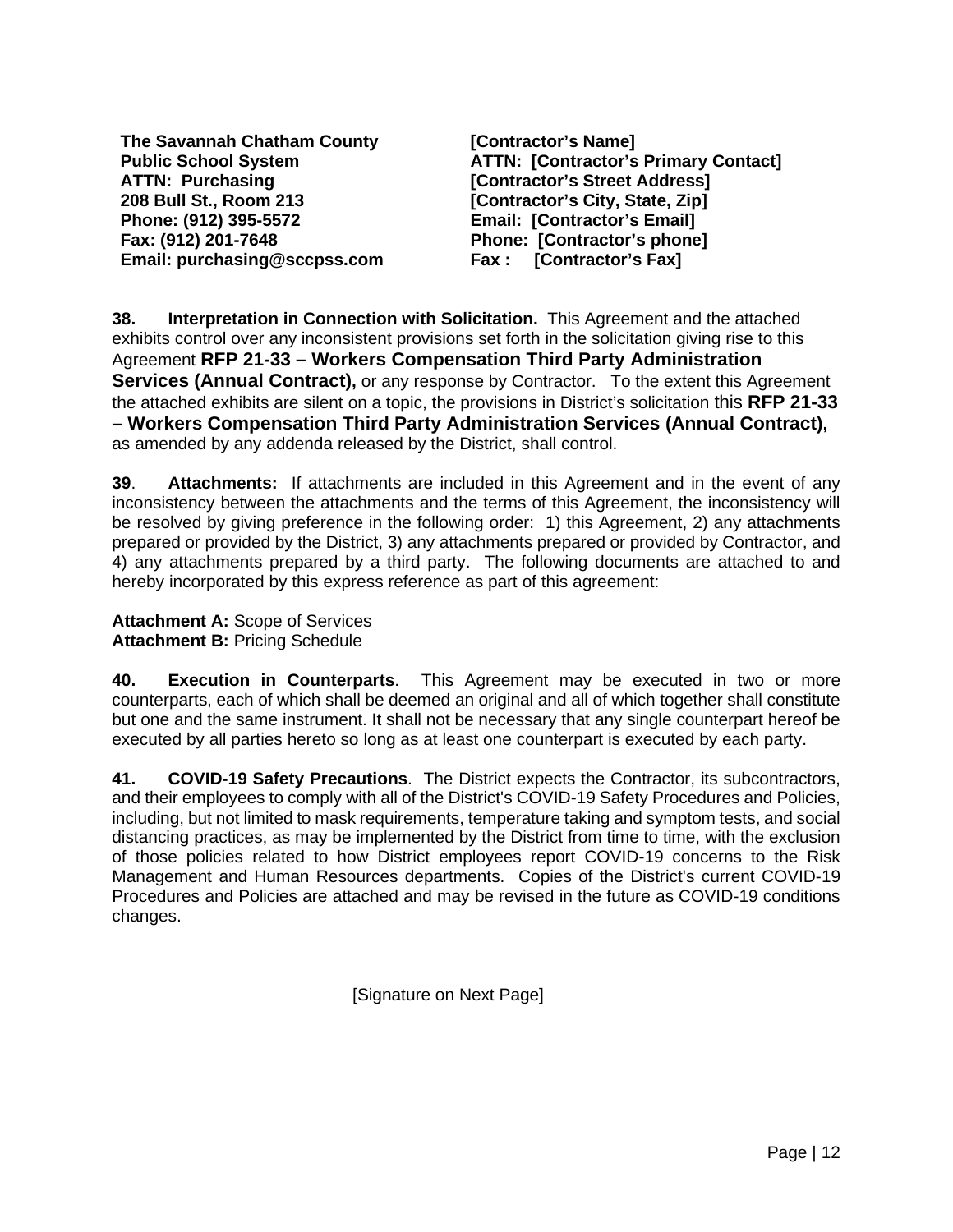**IN WITNESS WHEREOF**, this Agreement is accepted on the date signed on behalf of the District, subject to the terms and conditions above stated and the provisions set forth herein.

| [Insert Name of Contractor] | The Board of Public Education for the City<br>of Savannah and the County of Chatham |
|-----------------------------|-------------------------------------------------------------------------------------|
| SIGNED:                     | SIGNED:                                                                             |
| BY: [Name]                  | BY: [Name]                                                                          |
| ITS: [Title]                | ITS: [Title]                                                                        |
| DATE:                       | DATE:                                                                               |
| 20.                         | 20                                                                                  |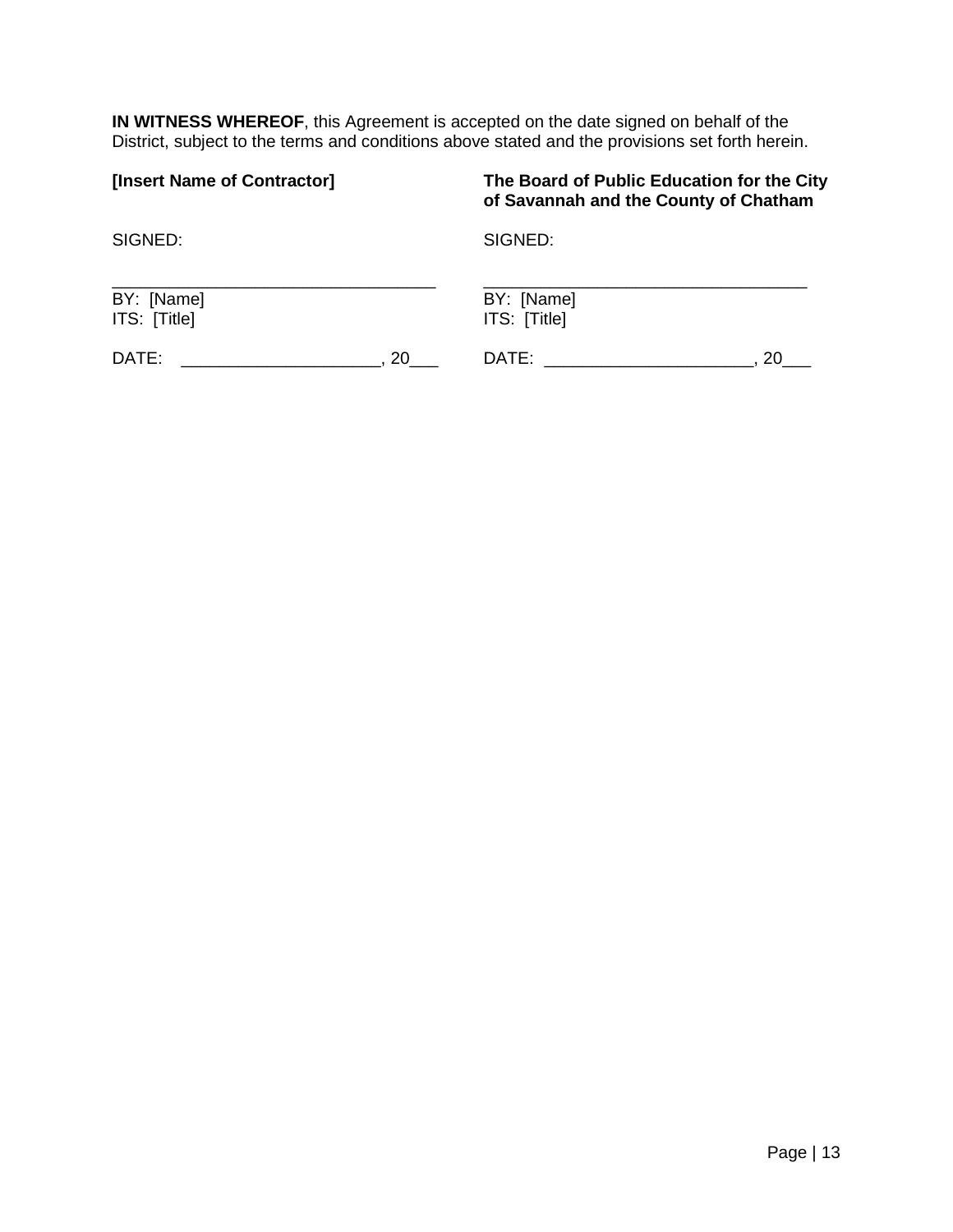# **Attachment A: Scope of Services**

[Insert the Scope of Services finally agreed to by the District]